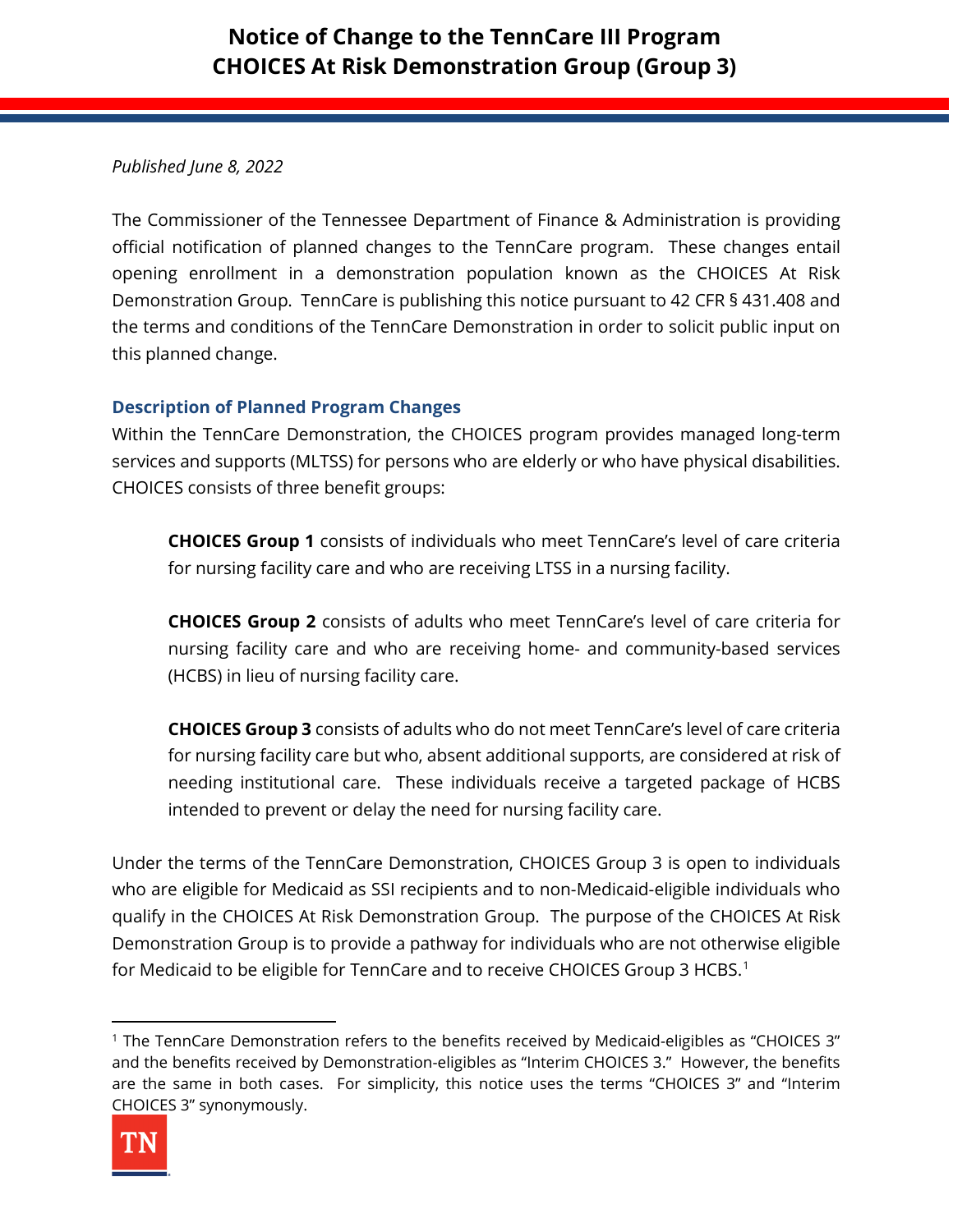The CHOICES At Risk Demonstration Group has been closed to new enrollment since June 30, 2015.

In this notice, Tennessee is providing official notification that TennCare intends to re-open new enrollment in the CHOICES At Risk Demonstration Group, up to an enrollment target of 1,750 new enrollees. This change will become effective on October 1, 2022. Note that this enrollment target only applies to individuals eligible for TennCare in the CHOICES At Risk Demonstration Group; individuals eligible for Medicaid as SSI recipients who qualify for CHOICES Group 3 benefits will not count against this enrollment target.

To qualify for TennCare in the CHOICES At Risk Demonstration Group, individuals must meet the following criteria:

- 1. Be age 65 or older, or be age 21 and older with physical disabilities;
- 2. Meet TennCare's financial eligibility standards for individuals receiving institutional care (income no more than 300 percent of the SSI federal benefit rate, resources no more than \$2,000); and
- 3. Would, in the absence of CHOICES services and supports, be at risk of institutionalization consistent with the state's existing level of care criteria for CHOICES Group 3.

Individuals enrolled in the CHOICES At Risk Demonstration Group receive all covered TennCare benefits for adults. In addition, individuals enrolled in the CHOICES At Risk Demonstration Group receive CHOICES HCBS, not to exceed \$18,000 per calendar year, as follows:

- Short-term nursing facility services (up to 90 days per stay)
- Community-based residential alternative services (CBRAs)<sup>[2](#page-1-0)</sup>
- Attendant care (up to 1,080 hours per calendar year); up to 1,400 hours per calendar year ONLY when homemaker services are needed in addition to hands-on care
- Home-delivered meals (up to 1 meal per day)
- Personal Emergency Response System
- Adult day care (up to 2,080 hours per calendar year)

<span id="page-1-0"></span> $2$  CBRAs available in CHOICES Group 3 include only Assisted Care Living Facility services and Community Living Supports (CLS) and Community Living Supports – Family Model (CLS-FM) that can be provided within the individual's \$18,000 expenditure cap, when the cost of such services will not exceed the cost of CHOICES HCBS that would otherwise be needed by the member to 1) safely transition from a nursing facility to the community; or 2) continue being safely served in the community and to delay or prevent nursing facility placement.

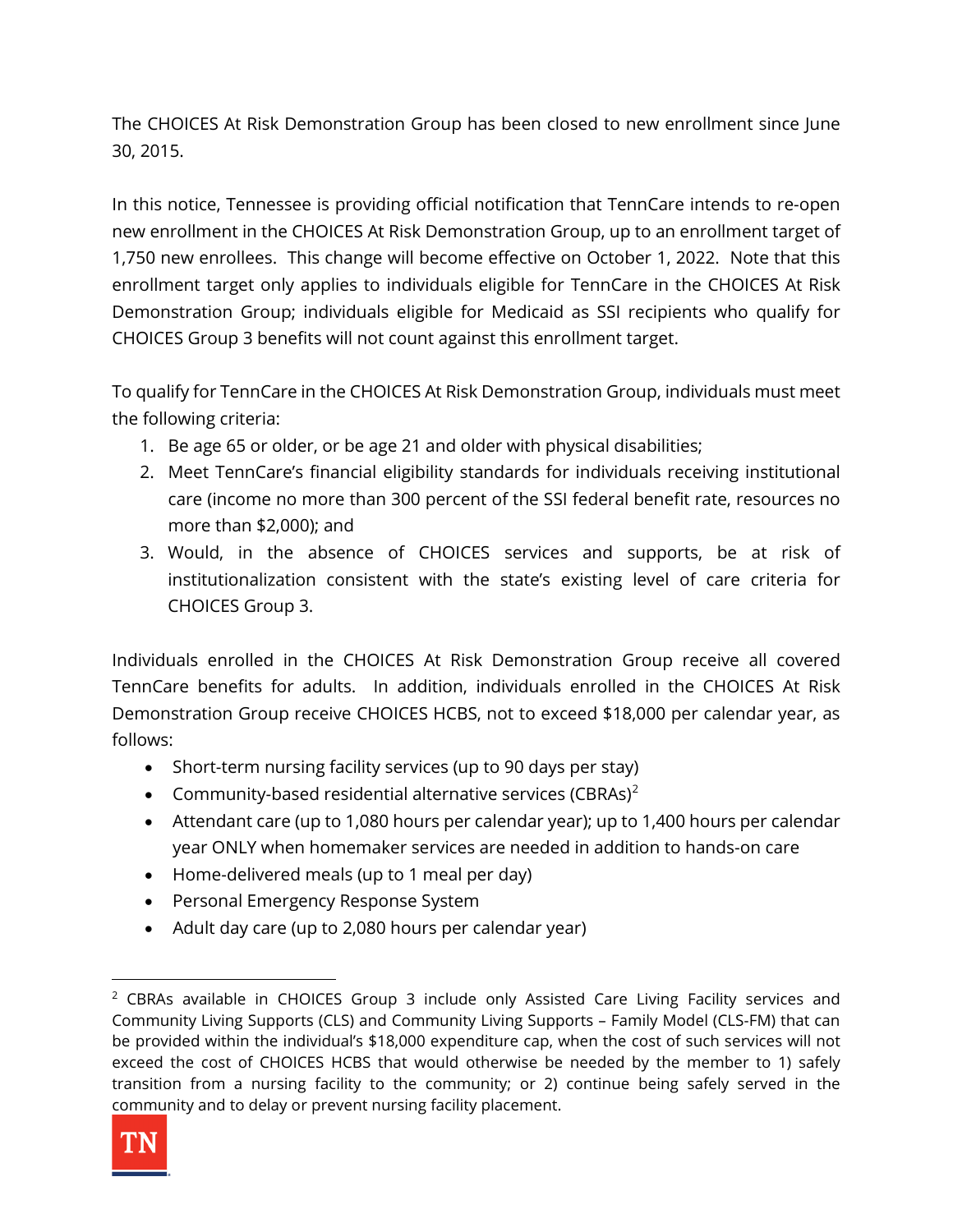- In-home respite care (up to 216 hours per calendar year)
- Inpatient respite care (up to 9 days per calendar year)
- Assistive technology (up to \$900 per calendar year)
- Enabling technology (up to \$5,000 per calendar year)<sup>[3](#page-2-0)</sup>
- Minor home modifications (up to \$6,000 per project; \$10,000 per calendar year; and \$20,000 per lifetime)<sup>[4](#page-2-1)</sup>
- Pest control (up to 9 units per calendar year)

For more information about CHOICES benefits, see Table 2b, Attachment E, and Attachment S of the TennCare Demonstration.

# **Expected Impact on Enrollment and Expenditures**

Re-opening the CHOICES At Risk Demonstration Group to new enrollment is expected to result in an increase in enrollment in the TennCare Demonstration of approximately 1,750 persons. This change is expected to result in an increase in annual aggregate expenditures under the TennCare program of approximately \$58.8 million.

# **Evaluation Impact**

TennCare does not anticipate modifying its evaluation design based on these planned changes. These changes are expected to contribute to key goals of the TennCare Demonstration already reflected in the demonstration's evaluation design (currently under CMS review). These include enhancing coverage and benefits available under the TennCare Demonstration and supporting access to appropriate and cost-effective HCBS.

### **Waiver and Expenditure Authorities Requested**

TennCare is not requesting any new waiver or expenditure authorities under Section 1115 of the Social Security Act to implement these changes. The CHOICES At Risk Demonstration Group is already an approved part of the TennCare Demonstration, which provides 1115(a)(2) expenditure authority to provide Medicaid benefits, including CHOICES Group 3 HCBS, to individuals enrolled in the CHOICES At Risk Demonstration Group. The CHOICES At

<span id="page-2-1"></span><sup>4</sup> The cost of minor home modifications is not counted against an individual's \$18,000 annual expenditure cap.



<span id="page-2-0"></span><sup>&</sup>lt;sup>3</sup> The CHOICES program's Enabling Technology benefit is funded in part with federal funds authorized under Section 9817 of the American Rescue Plan Act. Currently, states may spend these funds until March 31, 2025. Accordingly, Enabling Technology is currently a covered benefit under CHOICES until March 31, 2025.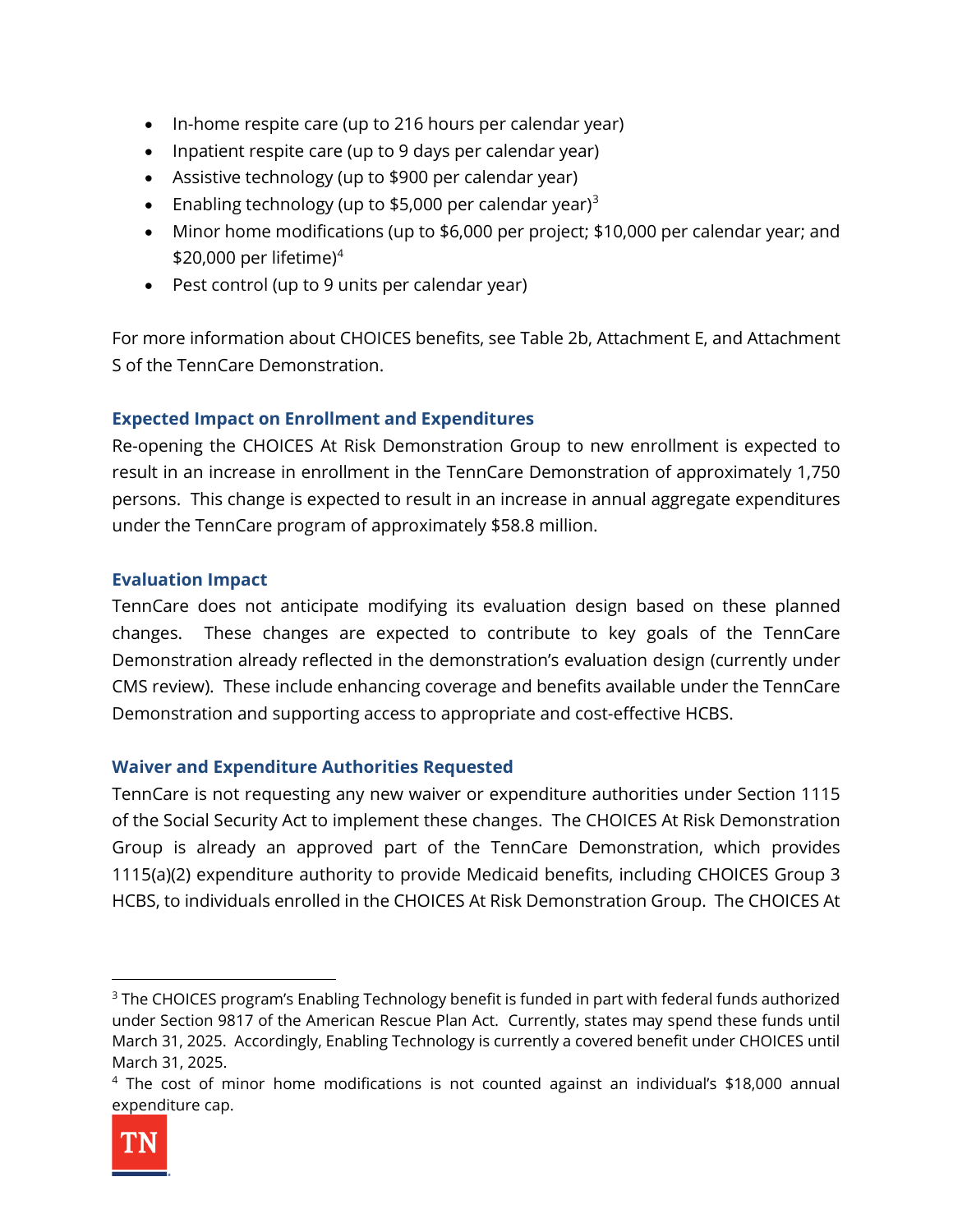Risk Demonstration Group and CHOICES Group 3 will continue to operate in a manner consistent with the approved authorities in the TennCare Demonstration.

## **Public Notice Process**

TennCare has taken a variety of steps to ensure that members of the public are notified of these planned changes to the TennCare program. These measures include the development and maintenance of this webpage, as well as notices published in newspapers of general circulation in Tennessee communities with 50,000 or more residents.

This planned change was presented by TennCare as a budget request during Tennessee's 2022 legislative session and was subsequently approved by the Tennessee General Assembly as part of the state budget through a public legislative process.

In addition, TennCare has disseminated information about these proposed changes via its social media accounts (e.g., Facebook, Twitter).

# **Public Input Process**

TennCare is seeking feedback on these planned changes. Members of the public are invited to offer comments regarding these changes from June 8, 2022, through July 8, 2022.

Members of the public who wish to comment on these planned changes may do so through either of the following options:

- Comments may be sent by email to *public.notice.tenncare@tn.gov.*
- Comments may be mailed to

Aaron Butler, Director of Policy Division of TennCare 310 Great Circle Road Nashville, TN 37243.

Individuals who prefer to make their comments in person may attend one of the following public hearings to comment on these planned changes: